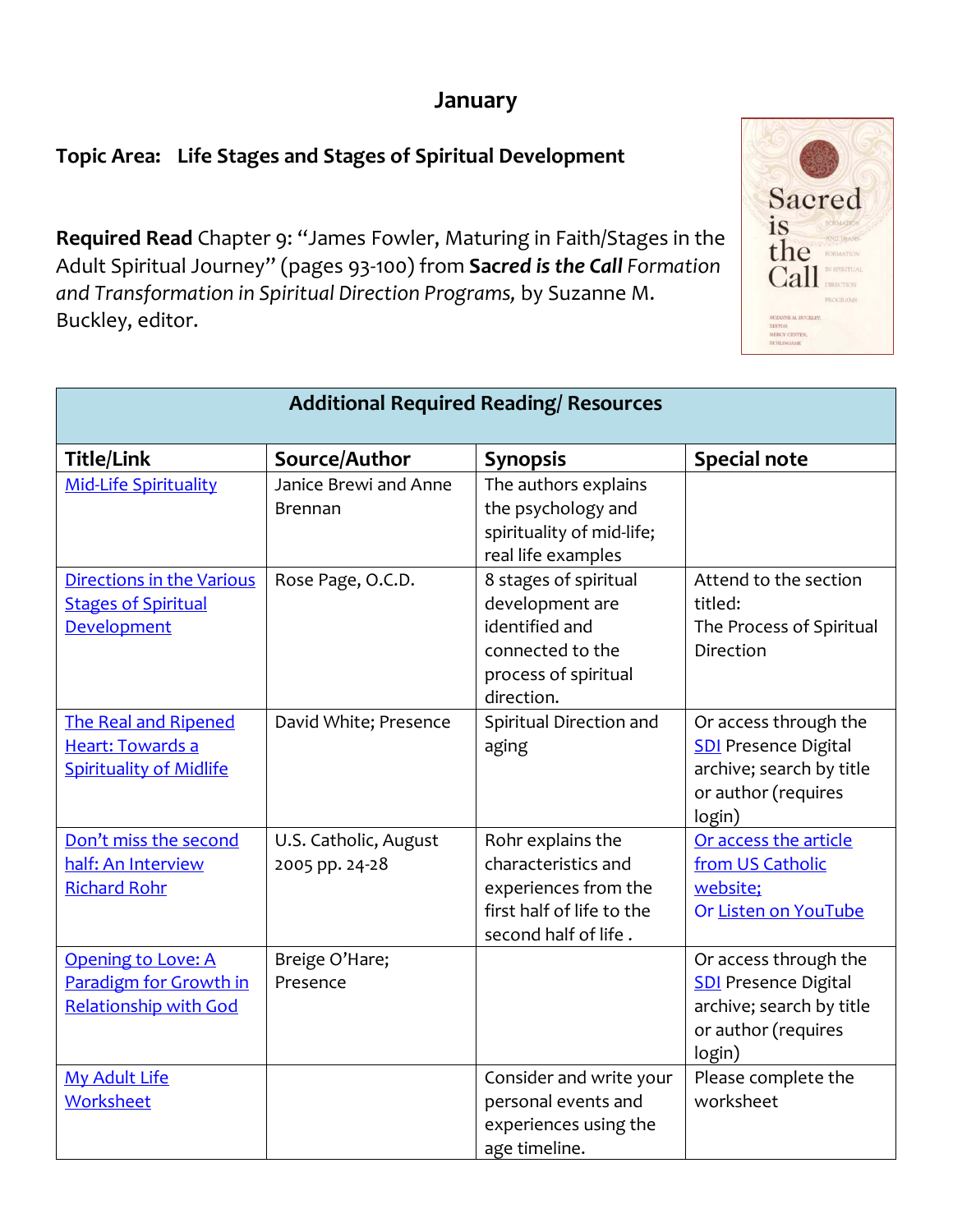| 2000 Shalem Institute<br>We will begin         |
|------------------------------------------------|
| for Spiritual Formation<br>learning/practicing |
| 5430 Grosvenor Lane<br>groups supervision      |
|                                                |
|                                                |

| <b>Supplementary Readings</b>                                                                                                                  |                                                 |                                                                                                                                                                                      |                                                                                                                                                                                                                      |  |  |
|------------------------------------------------------------------------------------------------------------------------------------------------|-------------------------------------------------|--------------------------------------------------------------------------------------------------------------------------------------------------------------------------------------|----------------------------------------------------------------------------------------------------------------------------------------------------------------------------------------------------------------------|--|--|
| <b>Title/Link</b>                                                                                                                              | Source/Author                                   | <b>Synopsis</b>                                                                                                                                                                      | <b>Special note</b>                                                                                                                                                                                                  |  |  |
| <b>How God Invites us</b><br>to Grow<br><b>Changing Life</b><br>Patterns: Adult<br>Development in<br><b>Spiritual Direction -</b><br>Chapter 4 | Rev. Richard J.<br>Sweeney<br>Elizabeth Liebert | Explains two<br>different views of<br>faith and faith<br>development<br>Looks at the process<br>of spiritual direction<br>through<br>contemporary<br>research on<br>understanding of | Emphasizes the<br>practice of SD in<br>adult development.                                                                                                                                                            |  |  |
|                                                                                                                                                |                                                 | adult development<br>and the predictable<br>crises of transitions.                                                                                                                   |                                                                                                                                                                                                                      |  |  |
| <b>Faith Development</b><br><b>Stages</b>                                                                                                      | James Fowler                                    | Characteristics of<br>one's faith from 21-<br>35+ years                                                                                                                              | Options<br><b>Fowler's Stages</b><br>of Development<br>Simplest<br>Explanation<br>(YouTube)<br><b>James Fowler:</b><br>Faith<br><b>Development</b><br>(YouTube)<br><b>The Stages of</b><br>Faith (online<br>article) |  |  |
| <b>Adult Development</b>                                                                                                                       | University of<br>Wyoming                        | Overview/List of<br>Adult Life Cycle                                                                                                                                                 |                                                                                                                                                                                                                      |  |  |
| <b>Stages of Spiritual</b><br><b>Development</b>                                                                                               | Barbara Herbert;<br>Theosophy                   | A brief explanation<br>of Fowler's stages of<br>life.                                                                                                                                |                                                                                                                                                                                                                      |  |  |